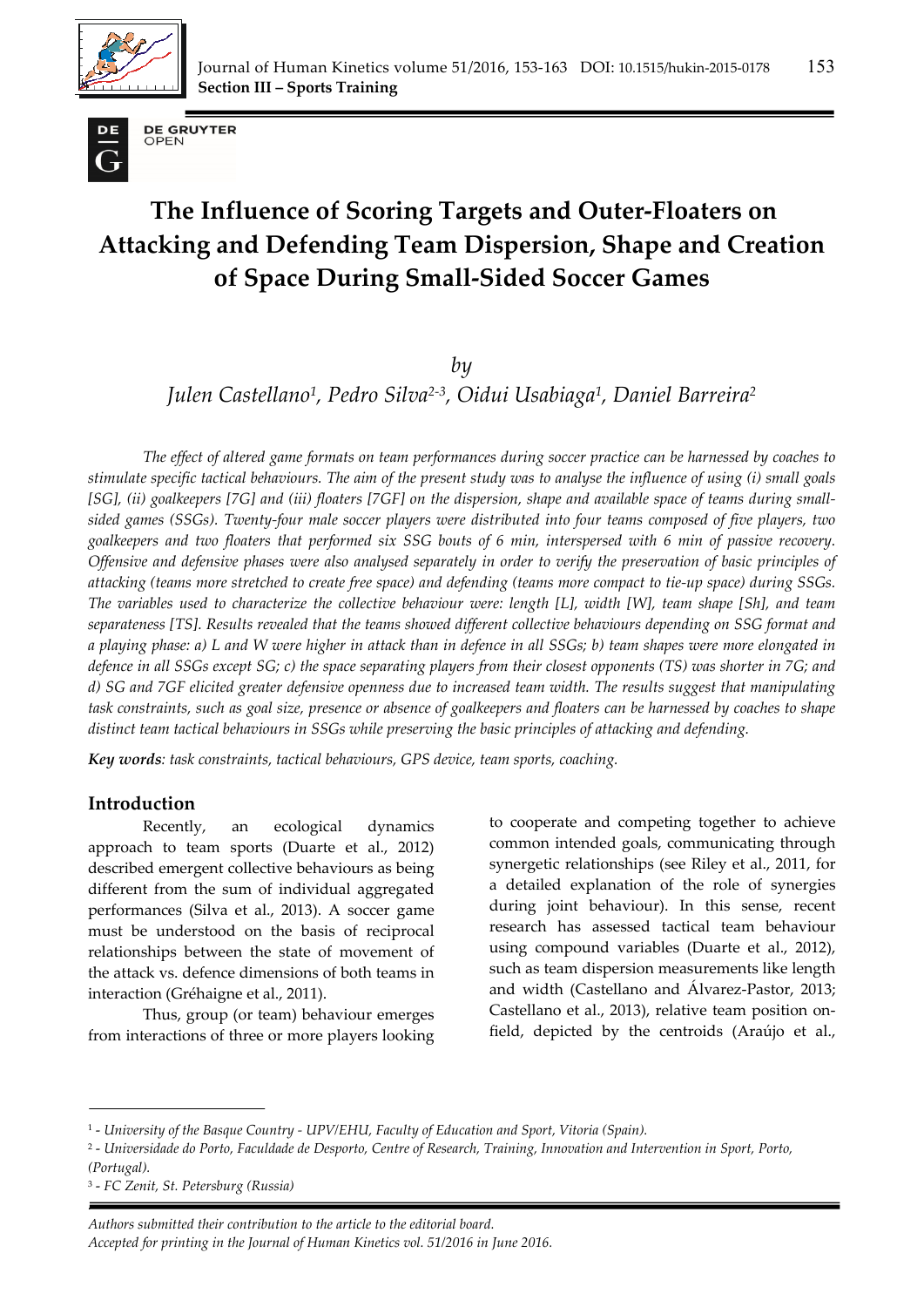2015), longitudinal and lateral inter-team distances (Frecken et al., 2012) with or without ball possession (Bartlett et al., 2012). Such measurements capture higher-order spatialtemporal relationships established between players which describe collective behaviours at different scales of analysis (intra- or inter-team level).

The distribution of players on the pitch during attacking and defending is a keyperformance indicator when measuring spatial strategy (Castellano et al., 2013). It is known that attacking and defending imply different collective spatial organizations (Moura et al., 2013). Team dispersion can be assessed through measuring the teams' length and width whereas the ratio of length per width informs us about the shape of the team (Folgado et al., 2014), i.e., the preferable direction of player distribution (goal-to-goal or side-to-side directions). Supposedly, the team in attack will need to expand and create space to hamper the defending actions of opponents, while the defending team seeks to tie-up space and suppress spatial gaps which are crucial for attackers. In regular soccer matches, teams in attack tend to play wider in the central areas of the pitch while forming deeper shapes when they are close to the targets (Castellano et al., 2013). These are basic and fundamental principles of team coordination in association soccer (Ouellette, 2004). Nonetheless, to the best of our knowledge, the analysis of such playing principles during SSGs has rarely been addressed. From a pedagogical point of view, it is important to verify whether the modifications introduced into SSGs misrepresent such important principles during play. In the study of Folgado et al. (2014), it was found that younger participants tended to present spatial distributions preferably in the goal-to-goal direction and shorter centroid distances when compared to older participants. This was interpreted as a less consistent application of attacking and defending principles and emphasizes the need to differentiate attacking and defending organization in performance analysis during SSGs.

Small-sided games (SSGs) are widely used as part of soccer training (Halouani et al., 2014) enabling coaches to simultaneously address various objectives like the development of technical skills, conditioning and psychological

aspects (Hill-Haas et al., 2011). The effects of various SSGs formats on physical, physiological and technical determinants are well described in relevant literature (Casamichana and Castellano, 2010; Clemente et al., 2012; Hill-Haas et al., 2011). It is known that such collective variables change in accordance with the constraints that are imposed by the environment (e.g., playing home or away), the task (e.g., different field dimensions or game rules) and also participants' characteristics (e.g., a skill and opponent level) (Barlett et al., 2012; Castellano et al., 2013; Frencken et al., 2013). In this sense, the comparison of team behaviours that emerge under a given set of constraints may provide information about the co-adaptation of players to the task and how specific constraints can be manipulated to shape specific tactical behaviours. However, the lack of scientific background about the effects of altered game conditions on tactical team behaviour (Gréhaigne and Godbout, 2013) during soccer practice limits our understanding about how and what tactical behaviours emerge during specific SSGs formats.

Research on team behaviours in soccer has recently been focusing on the type of tactical behaviours displayed by small groups of players (Frencken and Lemmink, 2008) during the practice of several distinct SSGs, namely the teams' dispersion, its shape and the available space to play. For instance, Frencken et al. (2013), assessing 4-a-side SSGs, showed how length and width manipulations in field dimensions during SSGs triggered changes in lateral and longitudinal inter-team distances. Larger fields elicited longer distances between teams, which means that more space can be created during SSGs played on larger pitches. Thus, by manipulating field dimensions, practitioners can create favourable or unfavourable conditions for attacking and defending (Silva et al., 2014a, 2014b; Vilar et al., 2014). Silva et al. (2014b), for instance, showed that players were further apart from their direct opponents when they played in fields of larger dimensions. The shape of the teams may also change according to the specific constraints acting on the players. Folgado et al. (2014) also showed that teams varied their shape during SSGs according to age and player numbers involved in the task by measuring their length per width ratio. Other corroborative examples of a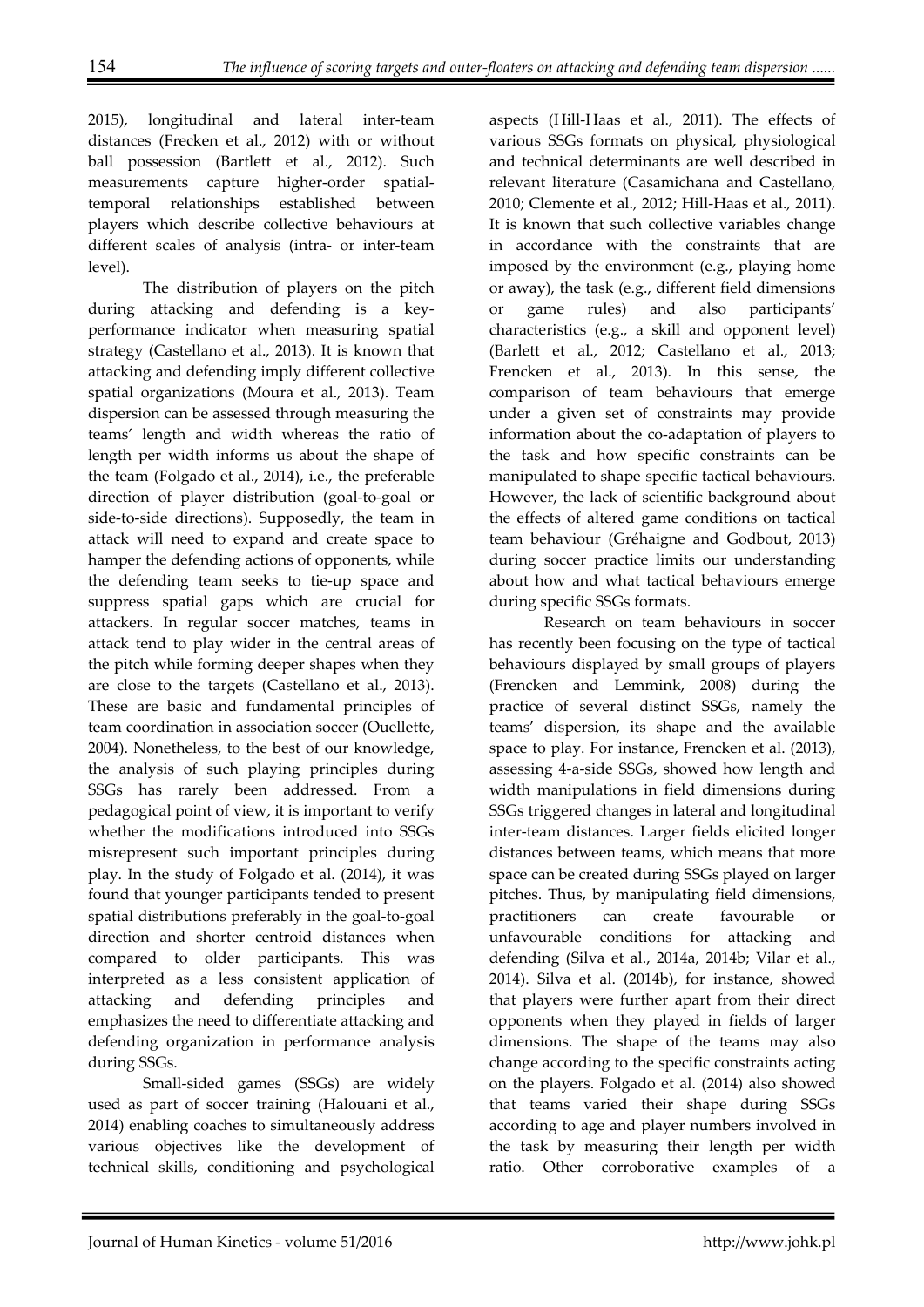constraints-led approach applied to soccer SSGs can be found in studies that investigated manipulations of numerical relationships (Silva et al., 2014c; Travassos et al., 2014) as well as the type and number of scoring targets (Travassos et al., 2014). With respect to this latter study, manipulations of the number of scoring targets from 2 to 6 in soccer SSGs elicited an increase in the distance between the teams' centroids, promoting different spatial relationships between opposing players. More research is needed to know how different changes in the SSG formats affect the teams' spatial distribution, shape and space creation during attacking and defending, considering that, for example, there is no information about how the inclusion of outerfloaters could alter the basic principles of attacking and defending during soccer play.

In this context, to the best of our knowledge no study has yet examined how the same players co-adapt to the task constraints imposed on tactical coordination when manipulations of the scoring targets, outerfloaters and goalkeepers are undertaken, distinguishing the co-adaptive tendencies occurring during attacking and defending subphases. Thus, the aim of the present study was to determine whether changing the game format (SSG with small goals but no goalkeepers, SSG with regulation goals and goalkeepers, and SSG with goalkeepers and outer-floaters), while maintaining constant all other variables (relative pitch size per player, a number of players per team, duration, recovery time, balls placed around the touchline so as to maximize the real playing time, and rules used) would influence the response of teams behaviors. The applications of the results could be harnessed by coaches to shape distinct team tactical behaviours in SSGs while preserving the basic principles of attacking and defending.

# **Material and Methods**

#### *Participants*

 The participants were twenty-four undergraduate sports science students (age: 19.1 ±1.2 years; body height: 176.2 ±8.7 cm; body mass: 71.9 ±6.5 kg; experience in soccer practice: 8.3 ±1.5 years at a regional amateur level) distributed into four technically balanced teams composed of one goalkeeper plus five outfield players (Casamichana and Castellano, 2010). In addition to the team players, two outer-floaters were used in one SSG format (these players only played as outer-floaters during all treatments and trials).

All the players were informed about the objectives of the research and its requirements, as well as the potential benefits and risks and signed an informed consent form authorizing their participation. All procedures followed the guidelines stated in the Declaration of Helsinki and were approved by the University of the Basque Country Ethics Committee.

#### *Measures*

 The participants performed in three different SSG formats (Figure 1): 1) SSGs using goalkeepers defending 7-a-side goals (7G); 2) SSGs without goalkeepers, using two small goals (SG) of  $2.5 \times 1$  m (width x height) at either end of the goal line; and 3) SSGs with goalkeepers using 7-a-side goals and two floaters on the outer lateral sides of the field that played with the team in possession (7GF). The aim of the players was simply to score more goals than their rivals. All the games took place on the same artificial grass facilities, within the same field dimensions of 40 x 25 m (length x width). The SSGs were played in periods of 6 min, interspersed with 6 min of passive recovery. All the standard rules of 11-aside soccer were followed with the exception of the Offside rule.

#### *Procedures*

The session began with a 15 min standard warm-up followed by the SSGs of different formats and teams. The order of the SSGs was randomly set (Table 1). During rest periods, players were allowed to drink fluids *at libitum*. All participants were advised to maintain their normal diet, with special emphasis being placed on high intake of water and carbohydrates. In all SSGs eight balls were distributed around the edge of the pitch in order to maximize the effective playing time (Casamichana and Castellano, 2010).

The players' positioning was recorded using portable global positioning system (GPS) devices operating at a sampling frequency of 10 Hz (MinimaxX 4.0, Catapult Innovations). The pitch was calibrated with four GPS devices placed in each field corner before the trials. The technology used to collect this data had been previously validated and shown to be reliable for monitoring soccer players (Castellano et al., 2011).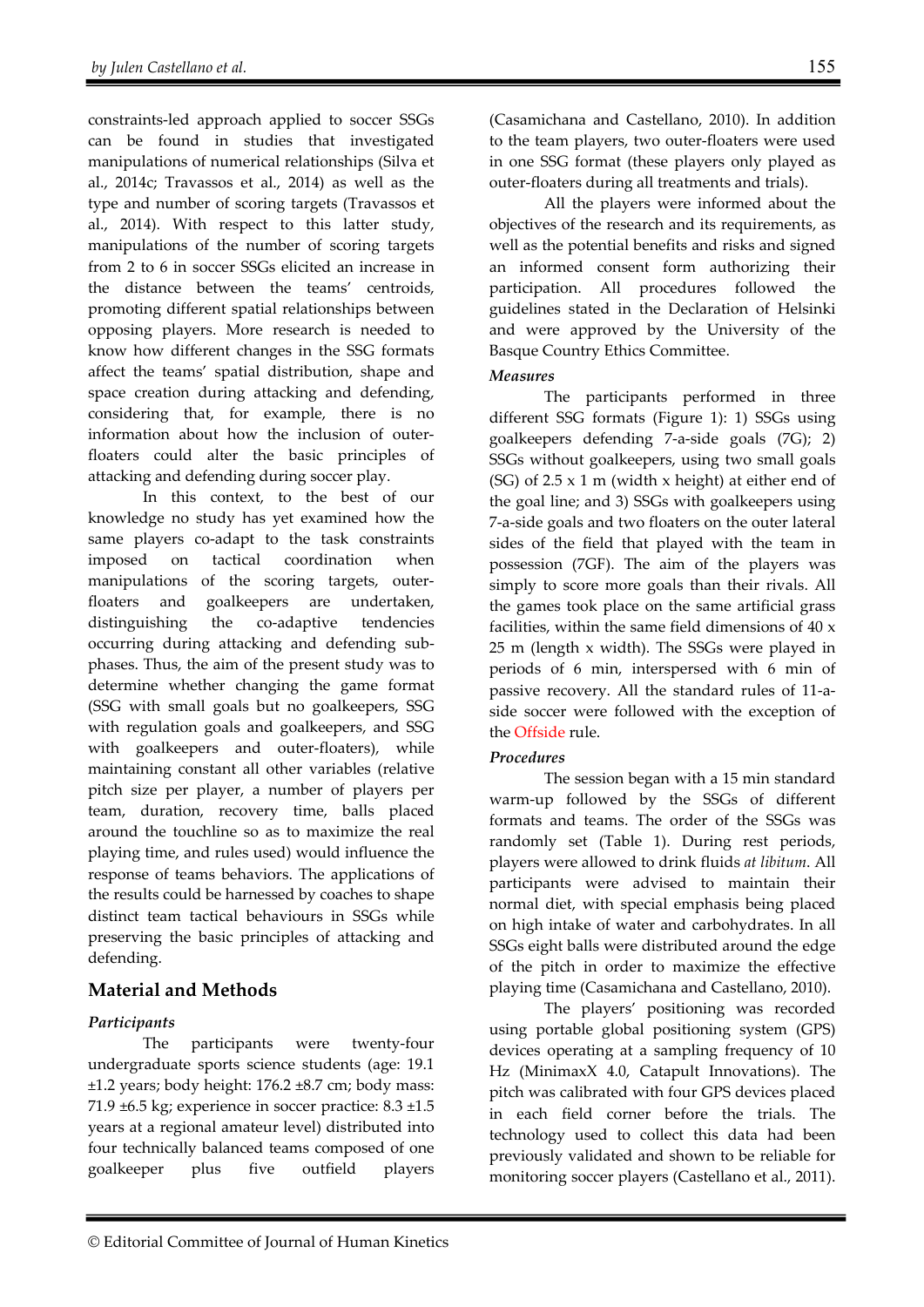The GPS had good satellite connectivity (the mean of connected satellites was  $9.3 \pm 0.4$  during games).

Furthermore, the SSGs were filmed using a video camera (25 frames per second, HD) placed approximately 20 m from the goal line at a height of 5 m. The SSG footage was used to register ball possession via subsequent manual notation, on a Microsoft Excel datasheet, using 0, 1 and 2 as "team A in possession", "team B in possession" and "play set off", respectively, second by second (each datasheet line corresponded to 1 s of play). This data was then crossed temporally with the collective variables time series to extract values during offensive and defensive phases and exclude all play set off. To assess intra-observer reliability, the data was compared across two observation sessions of the same small-sided games. The results showed almost perfect agreement, Kappa > .91 (Cohen, 1988).

#### *Intra- and inter-team variables*

Collective intra-team behaviour was studied through the analysis of team dispersion measurements – length, width and team shape. Inter-team interaction was assessed through measurements of team separateness (description below).

The team width (W) was defined as the distance between the two players furthest apart on the side-to-side direction, and length (L) was defined as the distance between the two players furthest apart on the goal-to-goal direction (Frencken et al., 2011). To analyse team shape (Sh), the relationship between width and length was used (Folgado et al., 2014) and calculated as a ratio between length and width (for ratios above 1, the teams were considered to present elongated shapes whereas for ratios below 1, teams were considered to present flattened distributions).

Team separateness (TS) was defined as a measure of the degree of free movement each team had available. It was computed by organizing the distances between opposing players in a pair-wise distance matrix *M(t)* of order 25 (5 x 5 players, excluding goalkeepers). The TS for a team was defined as the sum of distances between each team player and the closest opponent. This measurement can be interpreted as the radius of action free of opponents. A TS measurement was used to determine the closeness of the team players (Silva

et al., 2014b). A value of TS close to 0 indicated that all players were closely marked, while larger values indicated more freedom of movement. All variables had units of meters (*m*) and were downsampled to two measurements per second (2 *Hz,*  hence each SSG yielded 720 data points), here considered sufficiently large time resolution to capture the time variation and behavioural dominance of all variables.

Team length, width and team shape were calculated for the offensive and defensive phases separately. All periods of game stoppages were excluded from the analysis of all variables (L, W, Sh and TS). L, W, Sh and TS were compared between treatments across SSGs. Furthermore, L, W and Sh were compared between ball possession and no possession phases within each SSG. All variables were computed using Matlab R2009a (The MathWorks Inc., Natick, MA, USA).

### *Statistical analysis*

 Data was analysed for practical significance using magnitude-based inferences (Hopkins et al., 2009). Between-treatment effect sizes with 90% confidence intervals were calculated using pooled standard deviations. Threshold values for Cohen's effect sizes (Cohen, 1988) were >0.2 (small), >0.6 (moderate), and >1.2 (large). Probabilities were calculated to assess whether true effects obtained represented substantial changes (Batterham and Hopkins, 2005). The smallest standardized change for each variable was considered to be 0.2 multiplied by the between-subject standard deviation value, based on the Cohen's effect size principle. Quantitative probabilities of higher or lower differences were evaluated qualitatively as:  $\langle 1\% \rangle$ , almost certainly not; 1-5%, very unlikely; 5-25%, unlikely; 25-75%, possible; 75-95%, likely; 95-99%, very likely; >99%, almost certain (Hopkins, 2002). If the probabilities of the effect being higher or lower than the smallest worthwhile difference were simultaneously >5%, the effect was deemed unclear.

# **Results**

Table 2 shows mean ± standard deviation of all variables: L, W, Sh and TS (team length, width, shape and separateness). For L and W, mean values were larger during the attacking phase, whereas for Sh, teams were more elongated during the defending phase in 7G and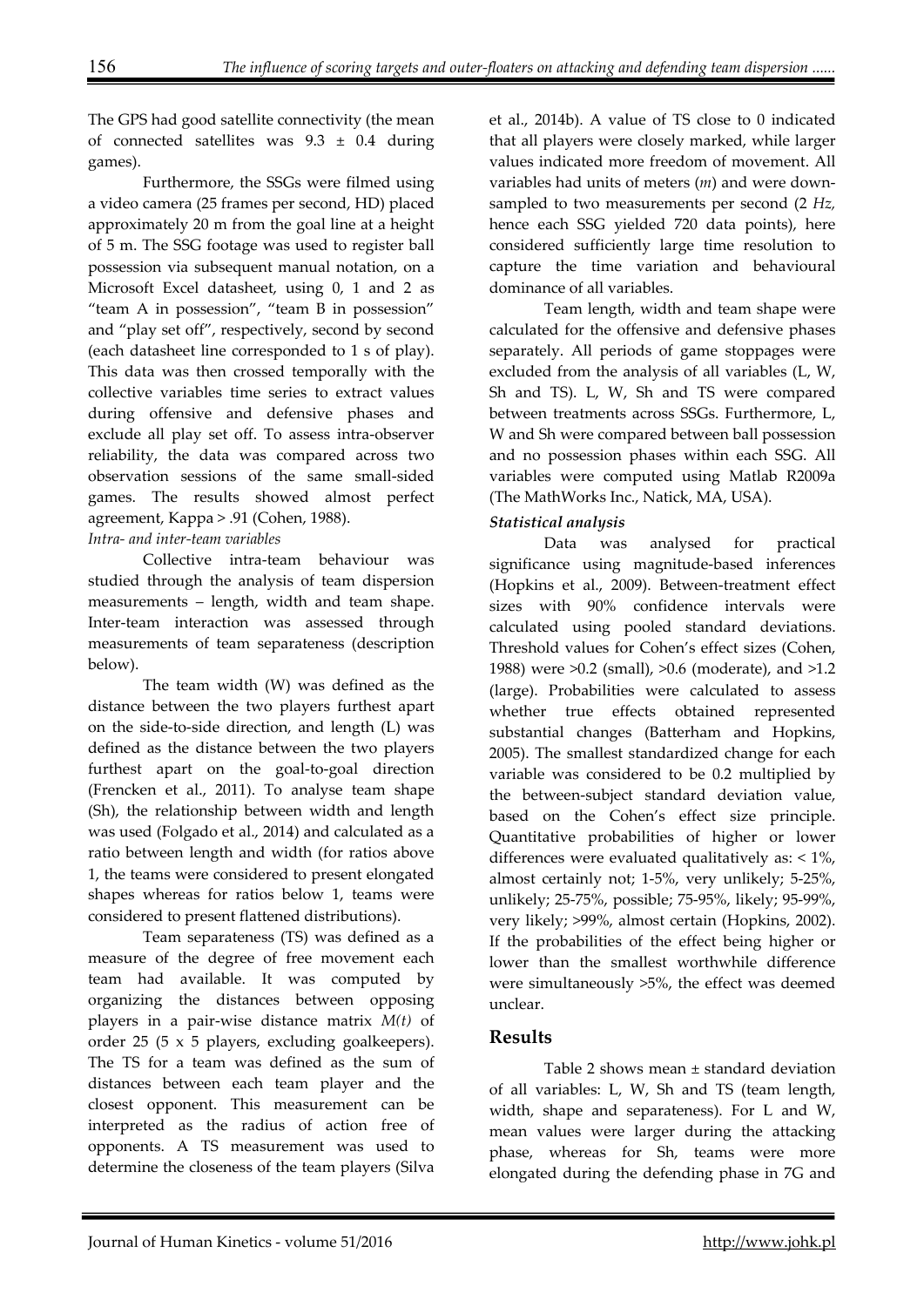7GF treatments. In the SG treatment, teams displayed an identical extension during attacking and defending. Figure 2 shows the magnitude of such differe ences (betwee en attack and d defence). F For L, only in the SG and 7G treatments meaningful differences were found (small and moderate, respectively). For W, all differences were meaningful, varying from small in SG and 7GF to moderate in 7G. For team shape, differences were negligible in all treatments.

With regard to differences between treatments, it is worth noticing that during the at ttacking pha se, teams we ere slightly l longer in 7G than in the remaining treatments (Figure 3). There were no differences between SG and 7GF during attacking. Differences in L during defending were al lso negligible e.

for the attacking phase, with teams playing slightly wider in 7G than in the remaining SSGs. N No significant t differences were found between SG and 7GF. Nonetheless, during defending in 7GF and SG treatments, teams displayed slightly larger values of W than in 7G. Regarding W, a similar trend was found Gre ag<br>re da ag<br>is.GF ly



|                                    |               |                    |        | Order of games played, percentage of ball possession and mean time duration<br>of each teams' offensive sequences (in seconds $-$ s) in small-sided games |                                          |                |
|------------------------------------|---------------|--------------------|--------|-----------------------------------------------------------------------------------------------------------------------------------------------------------|------------------------------------------|----------------|
|                                    |               | % Total possession |        |                                                                                                                                                           | Offensive sequences mean<br>duration (s) |                |
| Teams                              | SSG<br>format | Team 1             | Team 2 | Play set off                                                                                                                                              | Team 1                                   | Team 2         |
| A $\mathit{vs}$ B                  | SG            | 57.5%              | 31.4%  | 11.1%                                                                                                                                                     | $13.8 + 7.8$                             | $7.13 \pm 4.4$ |
| $C$ vs $D$                         | SG            | 43.1%              | 38.3%  | 18.6%                                                                                                                                                     | $14.1 + 4.9$                             | $13.8 + 5.9$   |
| A $vs$ B                           | 7G            | 31.7%              | 41.1%  | 27.2%                                                                                                                                                     | $11.9 \pm 8.3$                           | $8.8{\pm}3.9$  |
| $C \text{ } v \text{s} \text{ } D$ | 7G            | 25.0%              | 43.1%  | 31.9%                                                                                                                                                     | $10.0 + 9.0$                             | $9.1 \pm 6.8$  |
| A $\mathit{vs}$ B                  | 7GF           | 39.7%              | 41.7%  | 18.6%                                                                                                                                                     | $13.0 \pm 10.5$                          | $13.5 \pm 7.4$ |
| C v s D                            | 7GF           | 39.7%              | 41.1%  | 19.2%                                                                                                                                                     | $11.9 \pm 10.6$                          | $12.5 + 6.8$   |
|                                    |               |                    |        | A, B, C and D are teams and SSG format corresponds with: SSGMG-with mini goals,                                                                           |                                          |                |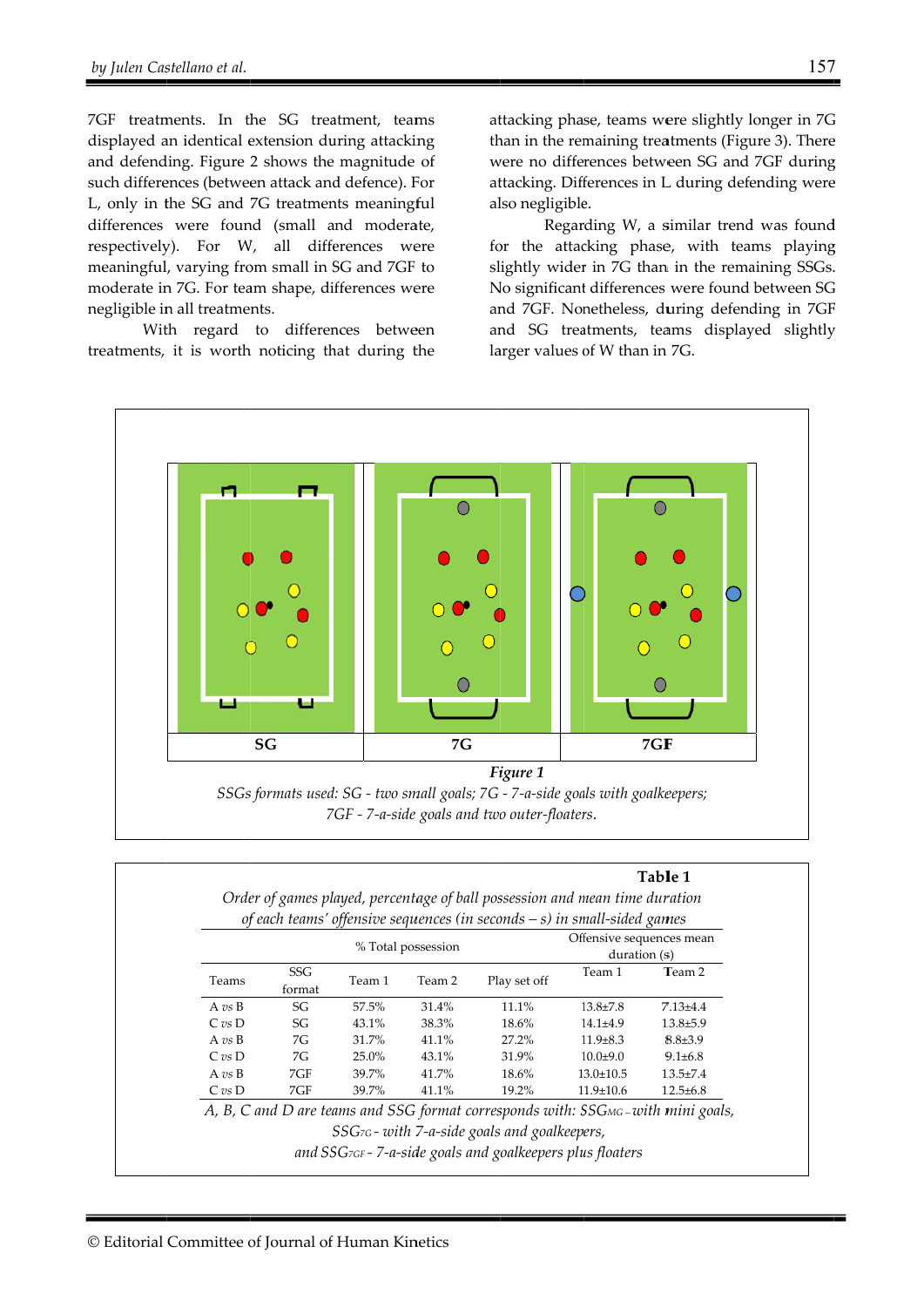|                   | Table 2<br>Mean $\pm$ standard deviation of all variables according to small-sided game format.<br>N represents the number of data points used that were considered in each treatment<br>(after excluding game stoppages $-i.e.,$ 720 data points<br>per SSG * 2 SSGs per treatment – data points corresponding to game stoppages). |                        |                      |                  |                 |                       |                      |  |
|-------------------|-------------------------------------------------------------------------------------------------------------------------------------------------------------------------------------------------------------------------------------------------------------------------------------------------------------------------------------|------------------------|----------------------|------------------|-----------------|-----------------------|----------------------|--|
|                   | Attack                                                                                                                                                                                                                                                                                                                              | Team length<br>Defence | Team width<br>Attack | Defence          | Attack          | Team shape<br>Defence | Team<br>separateness |  |
| SG<br>$N = 1225$  | $14.11 \pm 5.05$                                                                                                                                                                                                                                                                                                                    | $12.8 + 4.14$          | $15.02 + 3.71$       | $1371 + 450$     | $1.02+0.54$     | $1.03 \pm 0.51$       | $25.16\pm7.46$       |  |
| 7G<br>$N = 1013$  | 15.95±4.33                                                                                                                                                                                                                                                                                                                          | $1325+445$             | 15.96±4.77           | $1174 + 354$     | $112+0.56$      | $1.28 \pm 0.55$       | $23.15 + 5.62$       |  |
| 7GF<br>$N = 1153$ | 14 4 6 + 4 5 6                                                                                                                                                                                                                                                                                                                      | $13.76\pm4.60$         | $14.38\pm4.20$       | $12.93 \pm 4.59$ | $1.09 \pm 0.50$ | $1.23 \pm 0.68$       | $25.38\pm 6.38$      |  |
|                   |                                                                                                                                                                                                                                                                                                                                     |                        |                      |                  |                 |                       |                      |  |

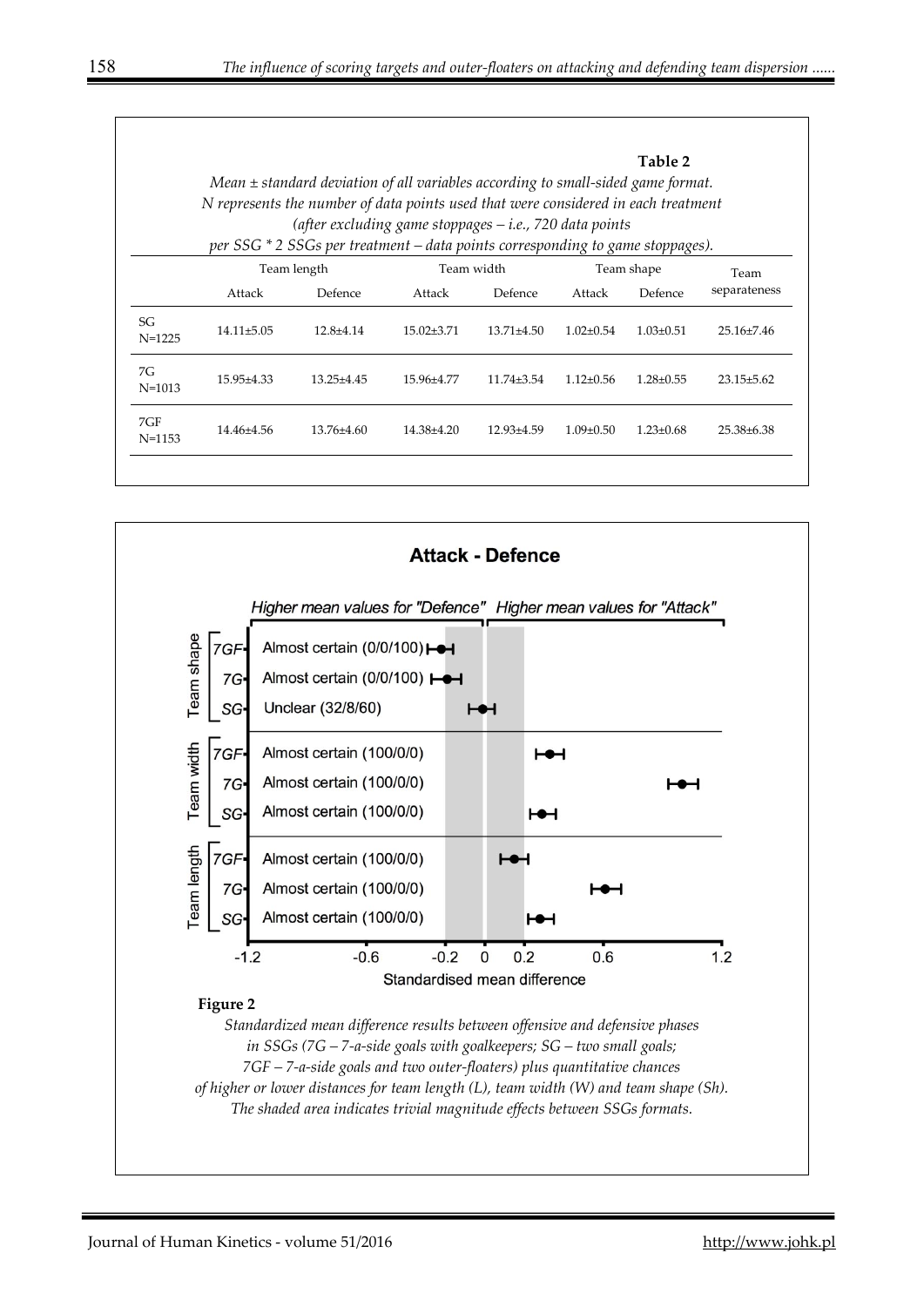|                   |         |                                             |         |         |            | Table 3                                                            |           |  |  |
|-------------------|---------|---------------------------------------------|---------|---------|------------|--------------------------------------------------------------------|-----------|--|--|
|                   |         |                                             |         |         |            | Synthesis of intra- and inter-team behavioural trends across SSGs. |           |  |  |
| <b>SSG</b>        |         | Intra-team / attack<br>Intra-team / defence |         |         | Inter-team |                                                                    |           |  |  |
| formats           | L       | W                                           | Sh      | L       | W          | Sh                                                                 | <b>TS</b> |  |  |
| From 7G to SG     | Lower   | Similar                                     | Similar | Similar | Higher     | Flattened                                                          | Higher    |  |  |
| From 7G to 7GF    | Lower   | Lower                                       | Similar | Similar | Higher     | Similar                                                            | Higher    |  |  |
| From SG to<br>7GF | Similar | Similar                                     | Similar | Higher  | Similar    | Elongated                                                          | Similar   |  |  |

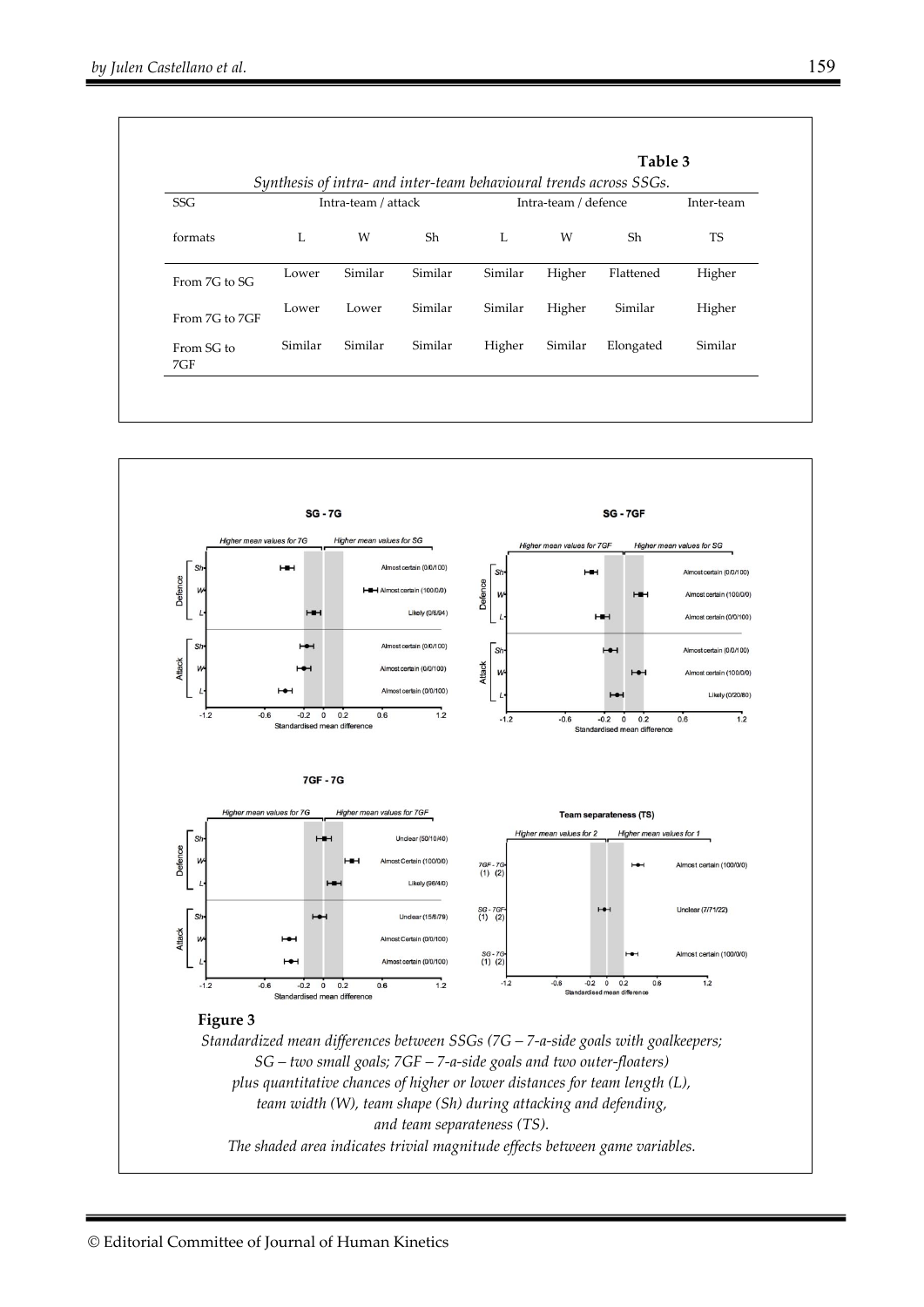For Sh, meaningful differences between SG and the remaining treatments (7G and 7GF) were found only during the defending phase, with the first eliciting identical values of length and width, and thus, a less elongated shape. As far as TS is concerned, players and opponents were slightly closer in 7G than in 7GF and SG where values of TS were similar.

# **Discussion**

This study examined the tactical behaviours that occurred during SSGs manipulated through different task constraints during the attacking and defending phases. In general, results showed that teams co-adapted their collective behaviour differently in attack and defence and that they displayed distinct playing patterns when task constraints were manipulated.

 The present findings are consistent with previous studies (Silva et al., 2014a, 2014b), which found distinct team co-adaptation patterns according to the constraints being manipulated in the SSGs. Modifying elements for a training design is important, since team sport players learn to adapt their behaviours in order to resolve game problems.

Previous researchers (Halouani et al., 2014; Köklü et al., 2015) have focused their attention on individual variables such as the presence/absence of goalkeepers or the inclusion of floaters (Castellano et al., 2013; Dellal et al., 2008; Mallo and Navarro, 2008). These studies showed differences in the physical and physiological profile of the players. However, the results are inconclusive and sometimes even contradictory, for reasons such as (i) the level of player motivation when attacking the goal, (ii) greater ease of defensive spatial organisation when the pitch has goals and goalkeepers, or (iii) the possibility that teams may lose the ball less when floaters are in play. This may affect the energetic demands of the players. Nevertheless, it is still not known to what extent collective behaviour is affected by the various modifications or rule changes proposed in SSGs that could help improve our understanding of the effects provoked in players and teams.

From a global perspective, it has been detected that in SG and 7GF formats, possession duration tended to be higher than in 7G, although the justification may be different for each SSG. On the one hand, in 7GF, in line with the work of Mallo and Navarro (2008), the presence of outer floaters can result in a decrease in passing errors due to numerical superiority in the attacking phase. On the other hand, the motivation coming from the need to approach small goals (SG) as far as possible could be the reason for prolonged team possession, in a search of the best alternative. In contrast, the response of reduced possession duration in 7G formats could be due to the teams' 'greater' need to finish the offensive phase from a distance by a shot on the goal. *Intra-team' behaviour variables* 

 From the results obtained in this study, it is worth pointing out that changes in game format rules led to collective team adaptations, respecting a common tendency. In general, results showed that in all SSGs, teams were longer and wider while attacking and slightly more elongated than flat when defending. Thus, teams respected the defensive and offensive principles of play (Ouellette, 2004). There was an exception for the SSG played with small goals (SG), where width and length closely matched during attacking and defending. A probable justification for this could be the need for a wider team disposition in the defensive phase to defend the two mini goals at either end of the goal line.

Small-sided games that more closely replicated regular matches (i.e., 7G) elicited larger length values when attacking, but when defending they were similar in all treatments. The same trend occurred in team width during attacking, however, during defending teams were slightly wider in SG and 7GF than in 7G. In this last format, teams in the defensive phase had to accumulate players to defend one goal situated on the goal line on the central axis of the pitch. However, in the SSG with floaters (7GF), the teams were probably forced to defend the passing lanes with floaters playing on the wing, provoking an increase in the width of the team. These results contradict those obtained by previous studies (Silva et al., 2014c; Travassos et al., 2014), according to which in a situation of numerical disadvantage 5:4 or 5:3 (as is the case in point of 5 against 5 plus two outer floaters making it 7:5), the teams in a position of inferiority prioritised the occupation of space near their own goal and playing in a more compact way. However, unlike these studies where the floaters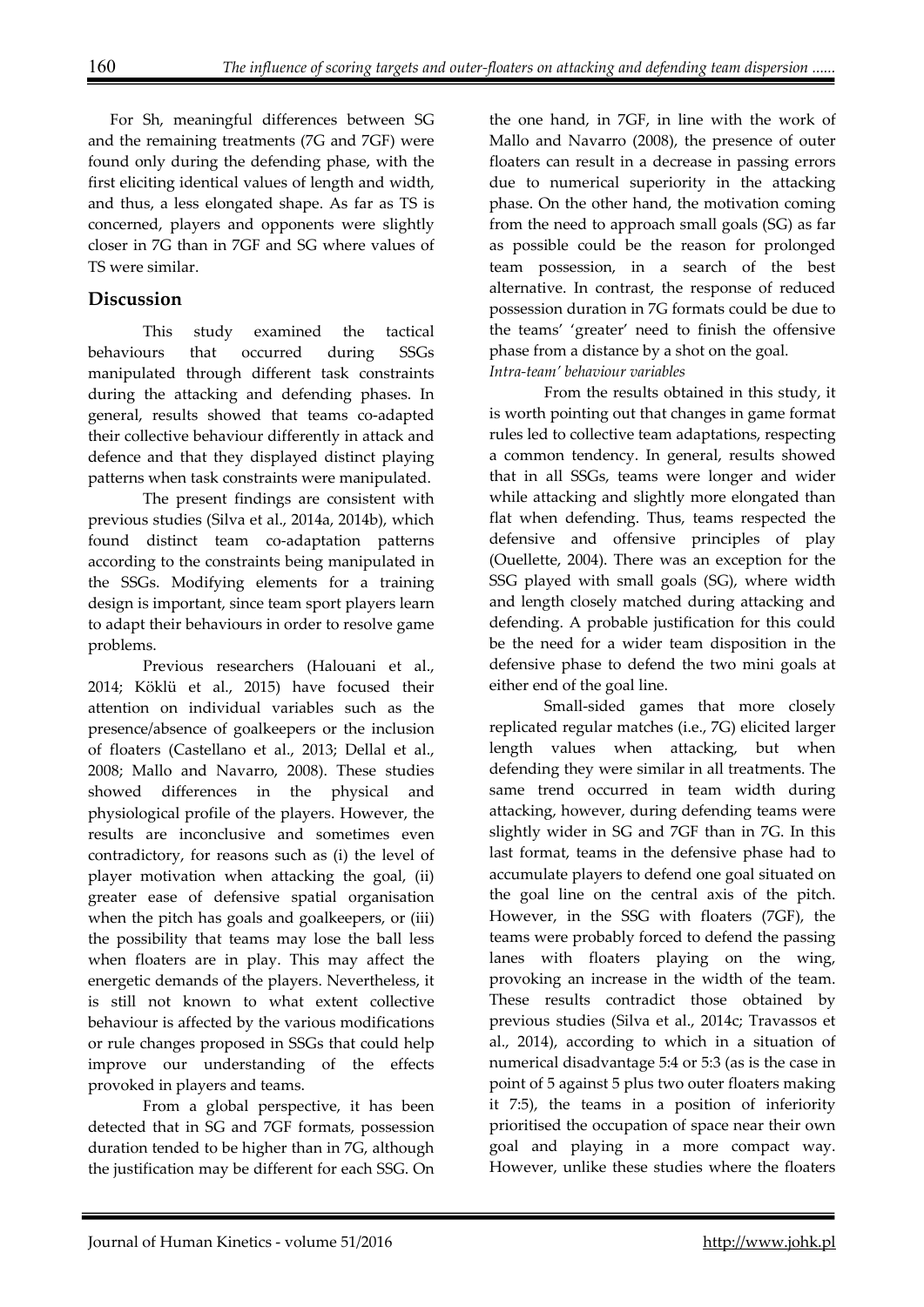played inside the pitch, in our study the floaters were outside the area of play (on the sides of the field). Therefore, maintaining a too compact position in defence may have not favoured the interception of balls crossed by the floaters. The same collective behaviour occurred in the SG format with mini goals on the four corners. In both formats (7GF and SG), coaches should evaluate whether the incorporation of floaters on the wings or placing of goals in the four corners could constrain the defence to act in a way which is not in accordance with the principle of defending (i.e., defending their goal in a more compact spatial organization).

As a result of the particular length and width adaptations performed by teams during the defending phase, the shapes were also more elongated when playing with 7-a-side goals (i.e., in 7G and 7GF) than when playing with small goals (SG) where five teammates spread out with the purpose of defending the goals.

#### *Team separateness*

With regard to the space separating players from their nearest opponents, it was again in the 7G which more resembled regular matches, where attackers and defenders were slightly more closed. In the study carried out by Silva et al. (2014b), where goals and goalkeepers were used, this variable increased along with pitch dimension. The study by Frencken et al. (2013) also verified the same tendencies by reporting increasing distances between the centroids. Manipulations of the pitch size incited adaptive interactive team behaviours in both longitudinal and lateral inter-team distances. In this study, team separateness did not vary between the SG and 7GF formats, but it was longer in the former than in 7G. Probably, the possibility to shoot from a greater distance in the 7G constrained the defenders to be closer to the attackers in this SSG format.

In summary, this study showed that teams naturally changed their spatial dispersion, shape and the distances maintained to direct opponents when scoring targets, goalkeepers and outer-floaters were manipulated in SSGs. The strategies adopted by teams revealed different coadaptation patterns during attacking and defending phases where, basically, the key principles regarding the spread of players were preserved as a function of having the ball or not,

whatever the constraints that were acting upon the players. In this sense, such SSGs may be considered as representative of the basic principles of attacking and defending in soccer. The results of this study also identified meaningful collective behaviours that were promoted through manipulation of goals, outerfloaters and the presence of goalkeepers: 1) outerfloaters could be used to favour conditions for the attacking team to maintain ball possession; 2) the use of small goals could be harnessed to stretch teams during defending and promote the creation of spaces for the attacking team; and 3) the fact that different offensive and defensive playing styles may emerge according to the type of constraints manipulation (e.g., the type of goals and outer floaters) should be taken in account during earlier stages of player development (see Table 3 for a synthesis of main effects promoted with the use of SG, 7G and 7GF).

In this sense, coaches can use small goals distributed along the end line to promote more flattened defensive lines and distribution of players preferably in the side-to-side orientation during defending. Furthermore, it is suggested that constraining players positioning to the sidelines may favour creation of attacking plays, since an increased defensive width was registered and thus, greater defensive openness when such behaviours occurred. To do so, again the use of small goals near the side-lines may be an option, or playing with larger goals but using outerfloaters.

This knowledge can be used by practitioners to stimulate specific collective behavioural adaptations in players using smallsided games, independently of the small sample of SSGs studied and the depth of our analysis.

The findings of this study should be interpreted with caution, as interacting individual (skill, age, experience, physical fitness, etc.) and task constraints (like those studied in this work) may possibly elicit different co-adaptation of players. Additionally, as shown previously in studies comparing players with different skill levels, different tactical behaviours can emerge as a function of expertise (e.g., Silva et al., 2014c). It should be highlighted that our study encompassed only a sample of recreational players.

More research is warranted in order to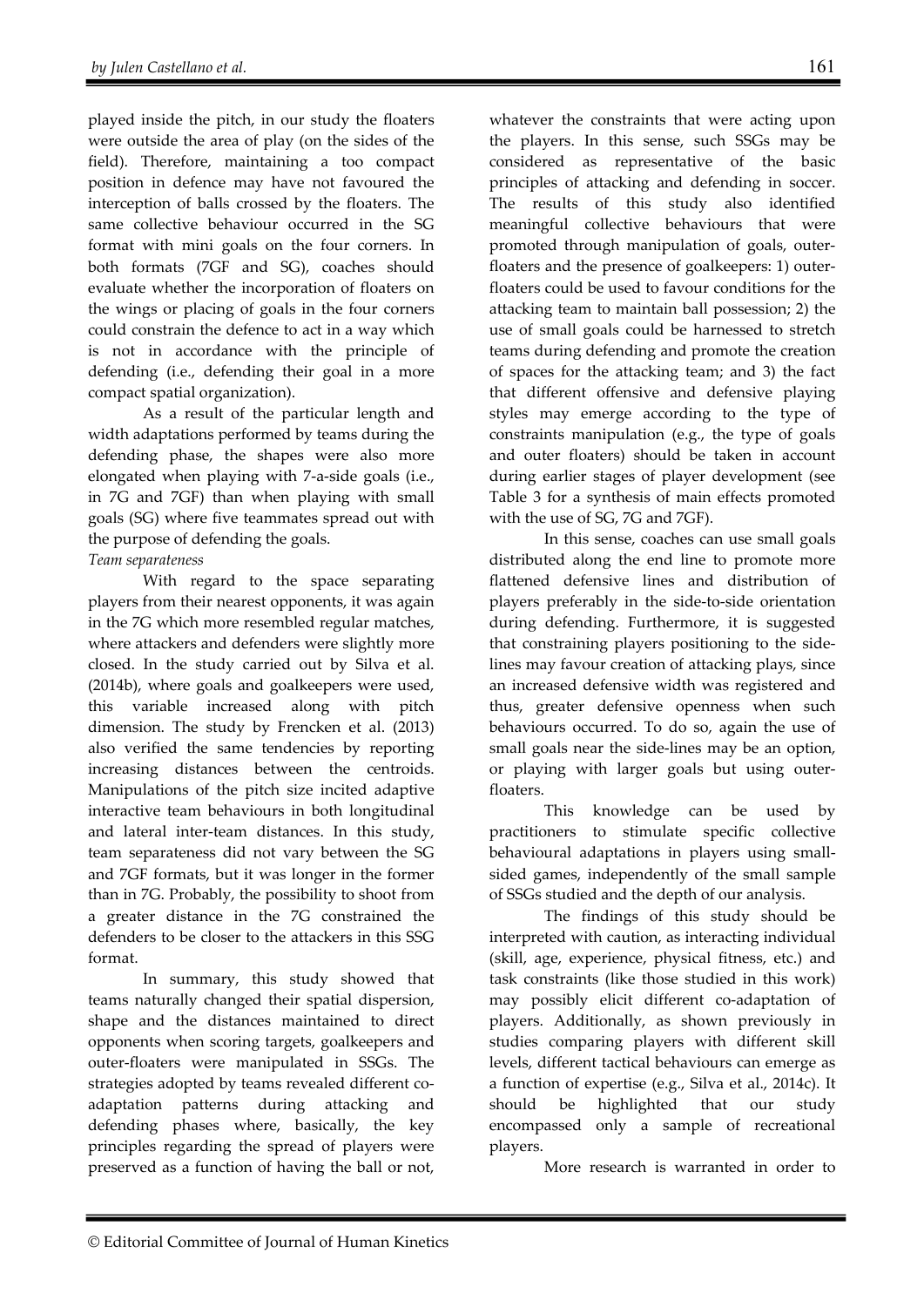provide deeper understanding of the teams' behaviours during soccer games. Manipulating other constraints could give us information about emergent behaviour that can be used in a

pedagogical context to improve tactical performance.

#### **Acknowledgements**

We gratefully acknowledge the support of the University of the Basque Country (UPV/EHU), and the support of the Spanish government project *The role of physical activity and sport in the promotion of healthy lifestyle habits: the evaluation of sport behavior using non-intrusive methods* [period 2015-18, Grant DEP2015-66069-P] and Project Methodological and technological advances in the observational study of behavior in sport [REDES de excelencia, PSI2015-71947-REDT) de la Secretaría de Estado de Investigación, Desarrollo e Innovación del Ministerio de Economía y Competitividad.

References

- Araújo D, Silva P, Davids K. Capturing group tactical behaviors in expert team players, in: Baker, J. and Farrow, D., eds*., Routledge Handbook of Sport Expertise*. Routledge, London, 209-220; 2015
- Bartlett R, Button C, Robins M, Dutt-Mazumder A. Kennedy G. Analysing Team Coordination Patterns from Player Movement Trajectories in Soccer: Methodological Considerations. *I J Perform Ana Sport,* 2012; 12(2): 398-424
- Batterham A, Hopkins W. Making meaningful inferences about magnitudes. *Sportscience,* 2005; 9: 6-13
- Casamichana D, Castellano J. Time–motion, heart rate, perceptual and motor behaviour demands in smallsides soccer games: Effects of pitch size. *J Sports Sci,* 2010; 28(14): 1615-1623
- Castellano J, Álvarez-Pastor D, Blanco-Villaseñor A. Analyzing the space for interaction in soccer, *R Psi Deporte*, 2013; 22(2): 437-446
- Castellano J, Álvarez-Pastor D, Figueira B, Coutinho D, Sampaio J. Identifying the effects from the quality of opposition in a Football team positioning strategy. *I J Perform Ana Spor,* 2013; 13(3): 822-832
- Castellano J, Casamichana D, Dellal A. Influence of game format and number of players on heart rate responses and physical demands in small-sided soccer games. *J Strength Cond Res*, 2013; 27(5): 1295- 1303
- Castellano J, Casamichana D, Calleja J, San Román J, Ostojic SM. Reliability and accuracy of 10 Hz GPS devices for short-distance exercise. *J Sports Sci Med*, 2011; 10: 233-234
- Castellano J, Álvarez-Pastor D. Defensive use of the interaction space in soccer. *I J Sport Sci,* 2013; 32: 126-136
- Clemente FM, Couceiro MS, Martins FML, Mendes RS. The usefulness of small-sided games on soccer training. *J Phy Educ Sport*, 2012; 12(1): 93-102
- Cohen J. *Statistical power analysis for the behavioral sciences.* Lawrence Erlbaum Associates, Hillsdale, NJ; 1988
- Dellal A, Chamari K, Pintus A, Girard O, Cotte T, Keller D. Heart rate responses during small-sided games and short intermittent running training in elite soccer players: a comparative study. *J Strength Cond Res*, 2008; 22(5): 1449-1457
- Duarte R, Araujo D, Correia V, Davids K. Sports Teams as Superorganisms. *Sports Med*, 2012; 42(8): 633-642
- Folgado H, Lemmink K, Frencken W, Sampaio J. Length, width and centroid distance as measures of teams tactical performance in youth football. *E J Sports Sci*, 2014; 14(1): 487-492
- Frencken W, Lemmink K. Team kinematics of small sided soccer games: A systematic approach, in: Reilly T, Korkusuz F. eds. *Science and soccer VI.* Routledge, London, 161-166; 2008
- Frencken W, de Poel H, Visscher C, Lemmink K. Variability of inter-team distances associated with match events in elite-standard soccer. *J Sports Sci*, 2012; 30(12): 1207-1213
- Frencken W, Lemmink K, Delleman N, Visscher C. Oscillations of centroid position and surface area of soccer teams in small-sided games. *E J Sports Sci*, 2011; 11(4): 215-223
- Frencken W, Van Der Plaats J, Visscher C, Lemmink K. Size matters: Pitch dimensions constrain interactive